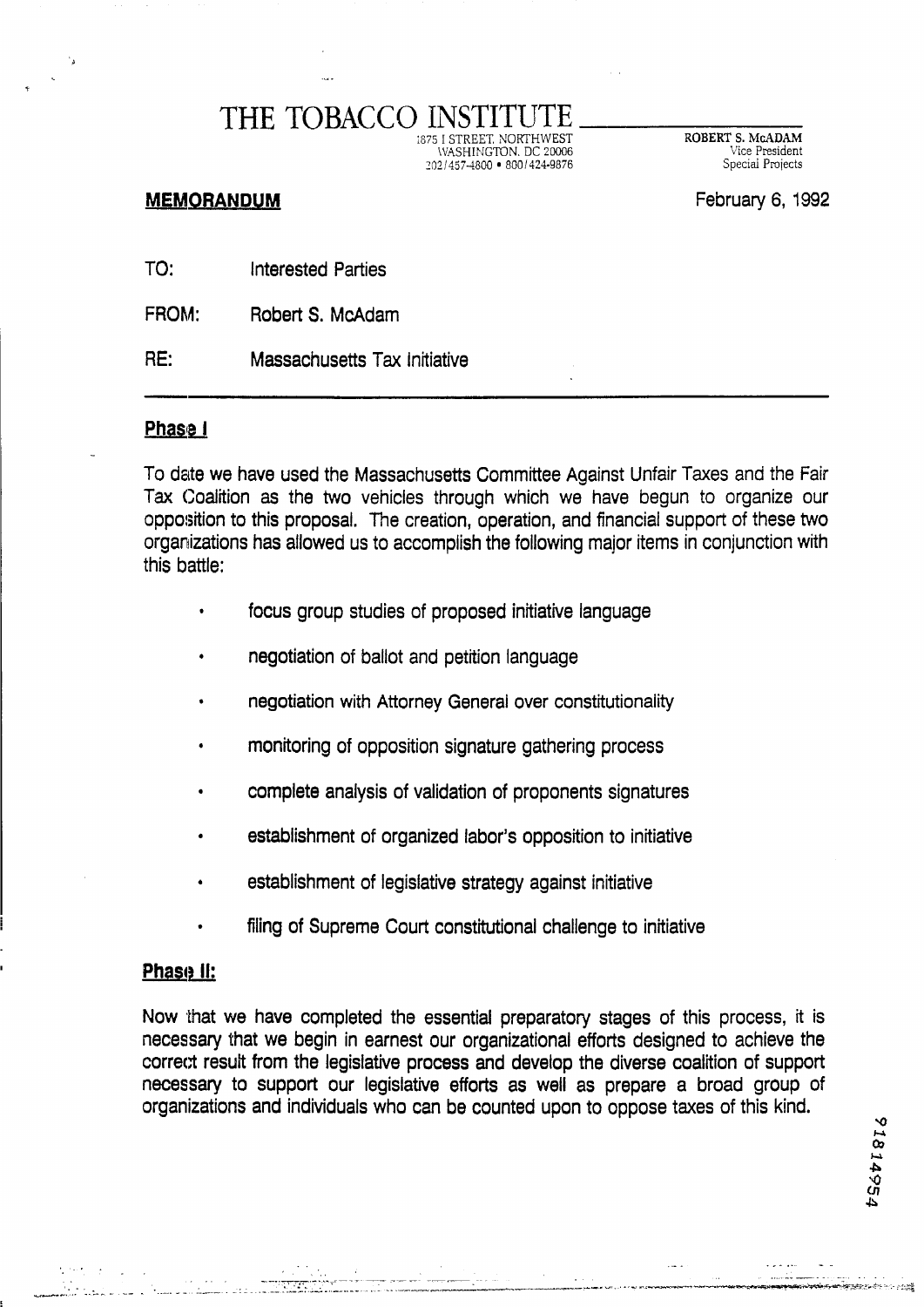Febn~ary 6, **1992**  Page Two

We wiii continue to use both the political committee (Committee Against Unfair Taxes) and the **fi0lc4** organization (Fair **Tax** Coalition) to both comply with Massachusetts law governing these kinds of activities and to facilitate reaching our goal.

Our political committee will be engaged in some key activities between now and May 15. We will continue to pursue our case before the Supreme Judicial Court. It is not expected that the Court will reach a decision until at least June. We will also begin to organize the political campaign that wiil be necessary to defeat this issue at the polls in November.

Paul Pezella will continue to be our day-to-day manager of this effort and will be responsible for working with me to review a variety of consultants that will be necessary to fuifill our campaign goals. In addition, we hope to retain in the near future, someone who can organize the research and information in such a way to begin effectively comrnunicating to the media and to various political allies the problems that are inherent in this kind of proposai.

On the legislative front, it is our goal to cause the legislature to defeat the measure before them and to issue **a** report that contains a substantial amount of detail concerning the negative impact of the proposal. This report will become a "credible" source that can be cited during the ensuing political campaign.

**We** have already been successful in the first phase of implementing our legislative strategy in that it appears as though the measure will be referred to the House Taxation Committee, giving the issue a propor taxation focus as opposed to a health focus as its proponents would prefer.

In addition to the implementation of the legislative strategy, it is our intention to use the Coalition facilitate **a** base broadening program that will draw other groups and individuals together to oppose this kind of tax approach. This coalition building effort will attempt to attract members who have both a direct and indirect interest in this issue as well as those who may not have any stake in this issue per se, but who believe the process and potential future impact on issues of direct interest to them are threatened by the success of this measure.

**As** part of the coalition building process, the Coalition in conjunction with the industry Labor Management Committee will be responsible for developing further our relationship with organized labor. It is our hope to draw the union membership of Massachusetts into open and active oppposition to both this initiative and all **tax** proposals of this kind. Their active participation both during the legislative consideration of the issue and during the political campaign will be essential to our overall success.